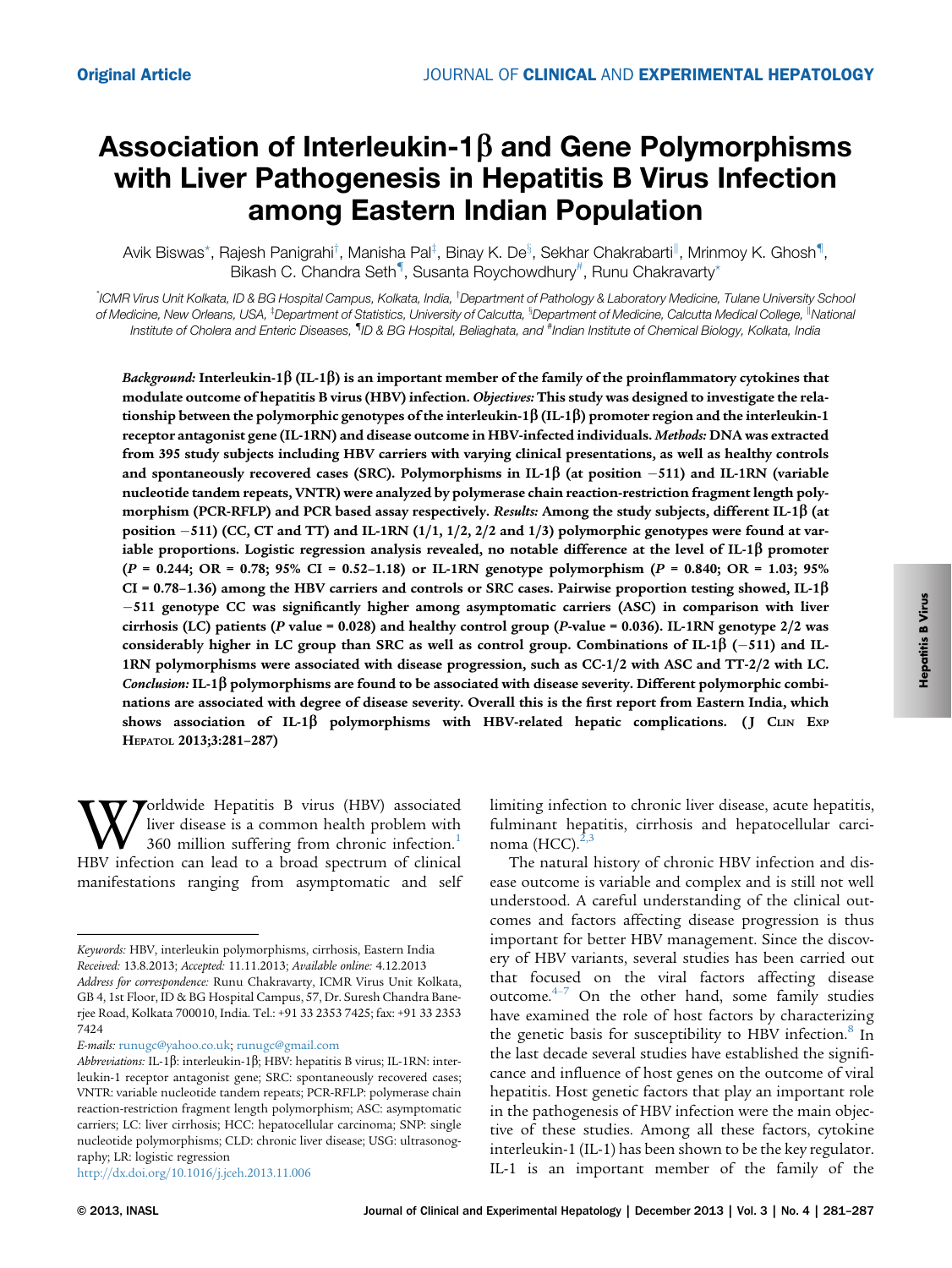proinflammatory cytokines that modulate acute-phase response proteins and thus regulates inflammation. IL- $1\beta$  and IL-1 receptor antagonists (IL-1RN or IL-1RA) both are very important members of the IL-1 family.<sup>[9](#page-6-0)</sup> Both IL-1 $\beta$  and IL-1RN molecules bind to IL-1 receptors. IL-1 $\beta$  is a potent proinflammatory cytokine, while IL-1RN acts as an anti-inflammatory cytokine that competes with IL-1 $\beta$  for binding to IL-1 receptors without intrinsic effects.<sup>[10](#page-6-0)</sup>

Unlike gene mutations, polymorphisms in different genomic regions are common genetic events. At varying nucleotide positions of IL-1 $\beta$ , biallelic C/T single nucleo-tide polymorphisms (SNP) are reported.<sup>[11,12](#page-6-0)</sup> Both IL-1 $\beta$ and IL-1RN are located on the 430 kb region of chromosome 2q13-21, where IL-1RN contains an 86-basepair variable number tandem repeat (VNTR) polymorphism, which results in 5 different alleles. These are allele 1 (four repeats), allele 2 (two repeats), allele 3 (three repeats), allele 4 (five repeats) and allele 5 (six repeats). $11,13$  All these polymorphisms are situated within the regulatory regions of the IL-1 gene and exert significant effect on the regulation of IL-1 activity. Polymorphism in the IL-1 $\beta$  –511 promoter region and IL-1RN gene VNTR are reported to be associated with varying degree of HBV associated clinical prognosis. $11,14$  Another study from Iran found no association of IL-1RN gene polymorphism with the development of chronic HBV infection.<sup>[15](#page-6-0)</sup> Hence the association of the above mentioned polymorphic genetic factors with HBV associated clinical outcome seems to vary from one population to another.

Recent studies from Eastern India confirmed that HBV genotypes and even subgenotypes of the same genotype can differ significantly from the perspectives of prevalence, mutational patterns, recombination and thus in the clin-ical manifestations.<sup>[16,17](#page-6-0)</sup> But the knowledge about the role of host genetic factors influencing disease outcome in the said population is lacking. Hence, this retrospective study was designed to determine the effect of genotype and allele frequencies of IL-1 $\beta$  –511 and IL-1RN VNTR polymorphisms as host genetic factors with an increased risk of developing HBV-related advanced liver complications in Eastern Indian population.

### MATERIALS AND METHODS

### Study Subjects

Individuals who attended different voluntary blood donation camps and patients referred to our unit from different out patient clinics for HBV diagnostic purposes have been included in this study only after obtaining informed written consent of participation. The study was approved by the institutional ethical committee. After blood collection, the serum samples were stored at  $-70^{\circ}$ C, until further use. After serum separation, the rest amount of sera and whole blood cells were used for genomic DNA isolation.

All the samples were tested for HCV and HIV serological markers and those found to be positive were excluded from the study. Subjects with any other potential etiology of liver diseases such as autoimmune liver disease or Wilson's disease were also excluded. Samples were also tested for HBV markers, HBsAg, anti-HBc and HBV DNA. Total 164 HBsAg positive cases, 79 HBsAg negative but anti-HBc positive cases and 144 cases negative for any HBV, HCV and HIV markers are included in the study. Thus, a total of 395 cases were included in the study.

The HBsAg positive samples ( $n = 164$ ; considered as HBV infected or HI group) were categorized into 3 different clinical categories namely asymptomatic carrier group (ASC,  $n = 69$ ), chronic liver disease or chronic hepatitis group (CLD,  $n = 52$ ) and liver cirrhosis group (LC,  $n = 43$ ), based on the criteria described earlier.<sup>[18](#page-6-0)</sup> ASC was mostly incidentally detected HBsAg positive voluntary blood donors with normal ALT parameters (<40 IU/L; evaluated 2–3 times at 3 months interval) and normal liver ultrasonography (USG) findings. CLD cases were symptomatic or asymptomatic patients, with persistently or intermittently elevated ALT (1.5 times upper limit of normal) for more than 6 months and liver biopsy showing necro-inflammatory changes and fibrosis. LC cases were considered with clinical features of liver cell (hepatocytes) failure and liver biopsy showing fibrosis with nodule formation. Another category included with self limiting HBV infection namely spontaneously recovered cases/group (SRC,  $n = 79$ ). This SRC group was defined based on previous and resolved HBV infection indicated by HBsAg negative but anti-HBc positive state with or without the presence of anti-HBs, without further virologic, biochemical or histological evidence of active virus infection or disease. A total of 144 ethnically and geographically matched healthy blood donors were included as control group.

### Serological and Biochemical Assays

All sera were tested for HBsAg (Hepanostika, Boxtel, The Netherlands), anti-HBc (Biomerieux, Boxtel, The Netherlands), anti-HBs (Biomerieux, Boxtel, The Netherlands), anti-HIV (Biomerieux, Boxtel, The Netherlands) and anti-HCV (Ortho-Clinical Diagnostics, NJ, USA). Anti-HBc and anti-HBs were determined for all HBsAg negative subjects.

The ALT levels were measured by using commercially available kits (Ecoline ALAT; Merck Specialities; Ambernath; India).

# DNA Extraction, HBV DNA Detection and Quantification

Genomic DNA was extracted from peripheral blood cells using the QIAamp DNA blood Mini Kit (Qiagen, Hilden, Germany). HBV DNA was extracted from serum using the same kit.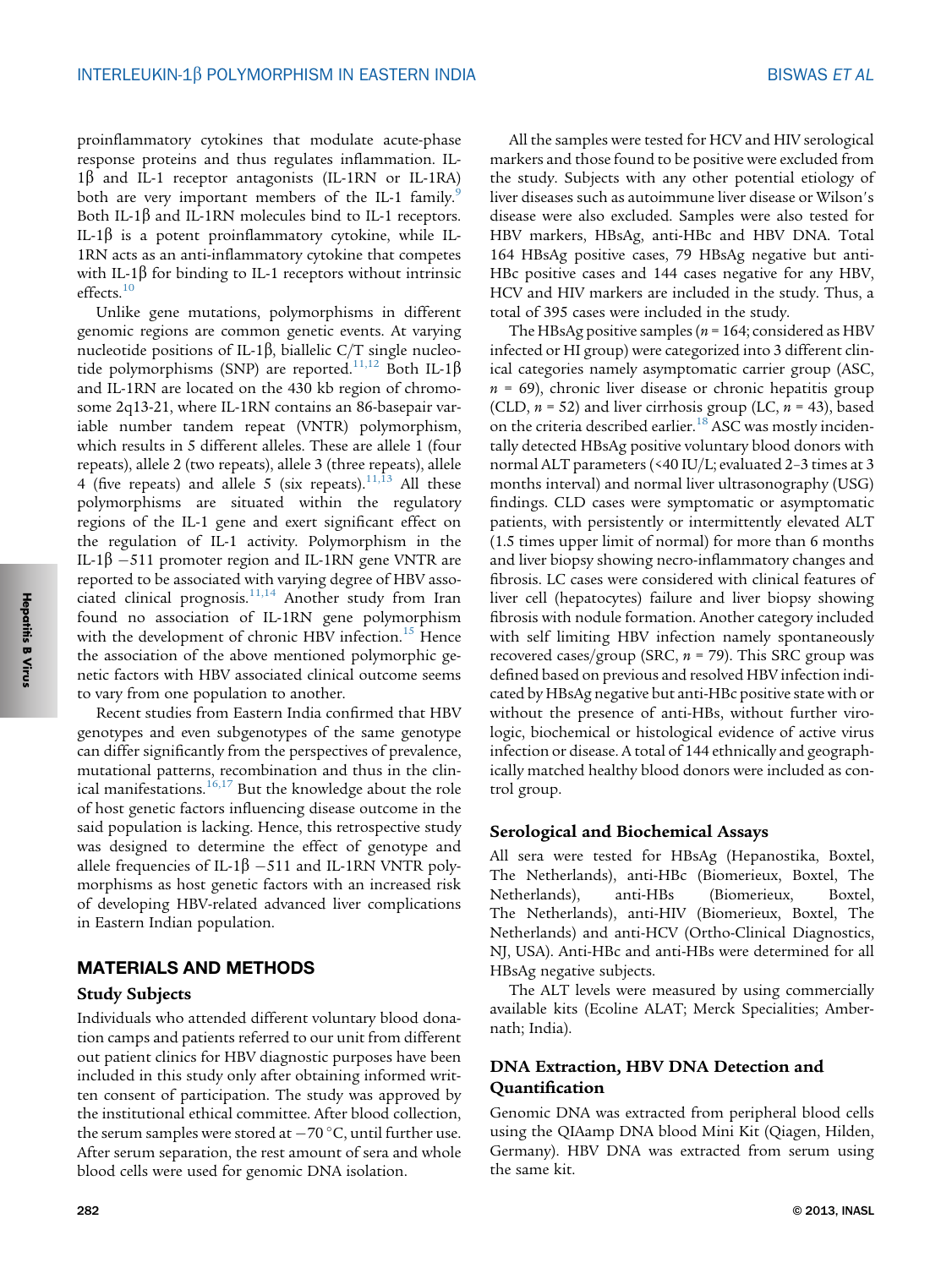HBV DNA detection and HBV Viral load quantification was done from surface gene region as described earlier.<sup>[19,20](#page-6-0)</sup> Guidelines for avoiding false positive results were followed strictly.<sup>[21](#page-6-0)</sup>

# Genotyping of IL-1 $\beta$  Promoter Polymorphisms and Detection of Penta-Allelic VNTR Polymorphism in Intron 2 of the IL-1RN gene

Polymorphism at position -511 in the promoter region of IL-1 $\beta$  was detected by PCR-restriction fragment length polymorphism (PCR-RFLP) method.<sup>[22](#page-6-0)</sup> By a single round PCR amplification, 304 b.p. long DNA fragment was amplified spanning the promoter region of IL-1 $\beta$ . The primers used in the PCR amplification are; pil-1 $\beta$ f (5'-TGGCATTGATCTGGTTCATC-3<sup>'</sup>) and pil-1 $\beta r$  $(5'$ GTTTAGGATCTTCCCACTT-3'). Briefly 5 µl of extracted DNA was amplified in a 25  $\mu$ l reaction volume containing 1.5 mmol/L  $MgCl<sub>2</sub>$ , 200  $\mu$ mol/L of each dNTP, 1 U of hot start Taq polymerase (AmpliTaq Gold DNA polymerase, Applied Biosystems, Foster City, CA, USA) and 10 pmol of each primer. The thermal cycling parameters were as follows: initial denaturation and Taq activation at 94  $\degree$ C for 10 min, 35 cycles of denaturation at 94  $\degree$ C for 45 s, annealing at 55 °C for 45 s, and extension at 72 °C for 1 min, followed by a final extension at 72  $\mathrm{C}$  for 10 min. After that, 15  $\mu$ l of amplified products were digested with 5U of AvaI (New England Biolabs Inc.) restriction enzyme in a final reaction volume of 20  $\mu$ l at 37 °C for 3 h. The digested PCR products were then analyzed by 3% agarose gel electrophoresis stained with ethidium bromide and MspI digested pUC19 vector was used as molecular weight marker. Digestion of the 304 b.p. with AvaI yields two fragments of 114 b.p. and 190 b.p. in case of CC at -511, three bands of 304 b.p., 190 b.p. and 114 b.p. in case of CT and the amplicons remained intact in case of  $TT$  at  $-511$ .

The penta-allelic VNTR of IL-1RN intron 2 gene was assessed by amplicon size estimation with another single round PCR based assay. The primers used to amplify the

target region were IL-1RN-F (5'-CTCAGCAACACTCC-TAT-3') and IL-1RN-R (5'-TCCTGGTCTGCAGGTAA-3').<sup>[9](#page-6-0)</sup> The fragment sizes are: 410 b.p., 240 b.p., 325 b.p, 500 b.p. and 595 b.p. for allele 1 to 5 respectively. The PCR conditions, reagent and enzyme concentrations were same as for IL-1 $\beta$  promoter region amplification. The amplified products were then separated in 2% agarose gel and the same marker was used.

# Statistical Analysis

All comparisons have been made using frequency  $\chi^2$ Fisher's t, two sample t, Mann–Whitney and Levene's tests, wherever necessary. Logistic regression analysis has also been carried out to study the association as necessary. A P-value <0.05 has been considered to indicate statistical significance. The package used for analysis is MINITAB release 13.31.

# RESULTS

# Demographic, Biochemical and Virological Characteristics

Table 1 shows the characteristics of the study population. The proportion of female subjects was low in all the study categories as well as in controls. The ALT values of different groups were compared by carrying out pair-wise tests, no significant differences were observed among ASC, SRC and control group, but showed significant difference when compared with CLD and LC groups.

# IL-1 $\beta$  Promoter (–511) Polymorphisms

[Table 2](#page-3-0) shows the distribution of genotype and allele frequency of the promoter region of IL-1 $\beta$ . Overall, in all patients category, SRC and control group genotype CT was most common with CC being the least prevalent genotype. No significant difference in the distribution of genotypes or allele frequencies (genotypes CC, CT and TT; allele C or T) in different clinical groups (ASC, CLD and LC) was

| <b>Characteristics</b> $\downarrow$ | Group $\rightarrow$ |                   |                 |                   |                 |  |  |  |
|-------------------------------------|---------------------|-------------------|-----------------|-------------------|-----------------|--|--|--|
|                                     | ASC (69)            | <b>CLD (52)</b>   | LC $(43)$       | <b>SRC (87)</b>   | Control (144)   |  |  |  |
| Age in years <sup>a</sup>           | $30.0 + 11.81$      | $31.0 + 10.10$    | $42.43 + 15.29$ | $32.53 + 14.56$   | $32.06 + 12.28$ |  |  |  |
| Male/Female                         | 56/13               | 43/9              | 27/16           | 61/26             | 115/29          |  |  |  |
| ALT $(IVU)^{a,*}$                   | $31.54 \pm 9.66$    | $68.80 \pm 61.20$ | $87.0 + 108.70$ | $36.35 \pm 17.10$ | $29.88 + 12.38$ |  |  |  |

Table 1 Demographic and biochemical properties of the different clinical groups and control groups.

\*ASC/CLD—P-value = 0.0005 (Mann–Whitney test) (less than type test).

\*ASC/LC—P-value = 0.0122 (Mann–Whitney test) (less than type test).

\*CLD/LC—P-value >0.05 (Mann–Whitney test) (not equal to type test).

\*CLD/SRC—P-value = 0.0028 (Mann–Whitney test) (greater than type test).

\*CLD/Control—P-value = 0.0022 (Mann–Whitney test) (greater than type test).

\*LC/SRC—P-value = 0.0183 (Mann–Whitney test) (greater than type test).

\*LC/Control—P-value = 0.0162 (Mann–Whitney test) (greater than type test).

 $\,^{\text{a}}$ Mean  $\pm$  standard deviation.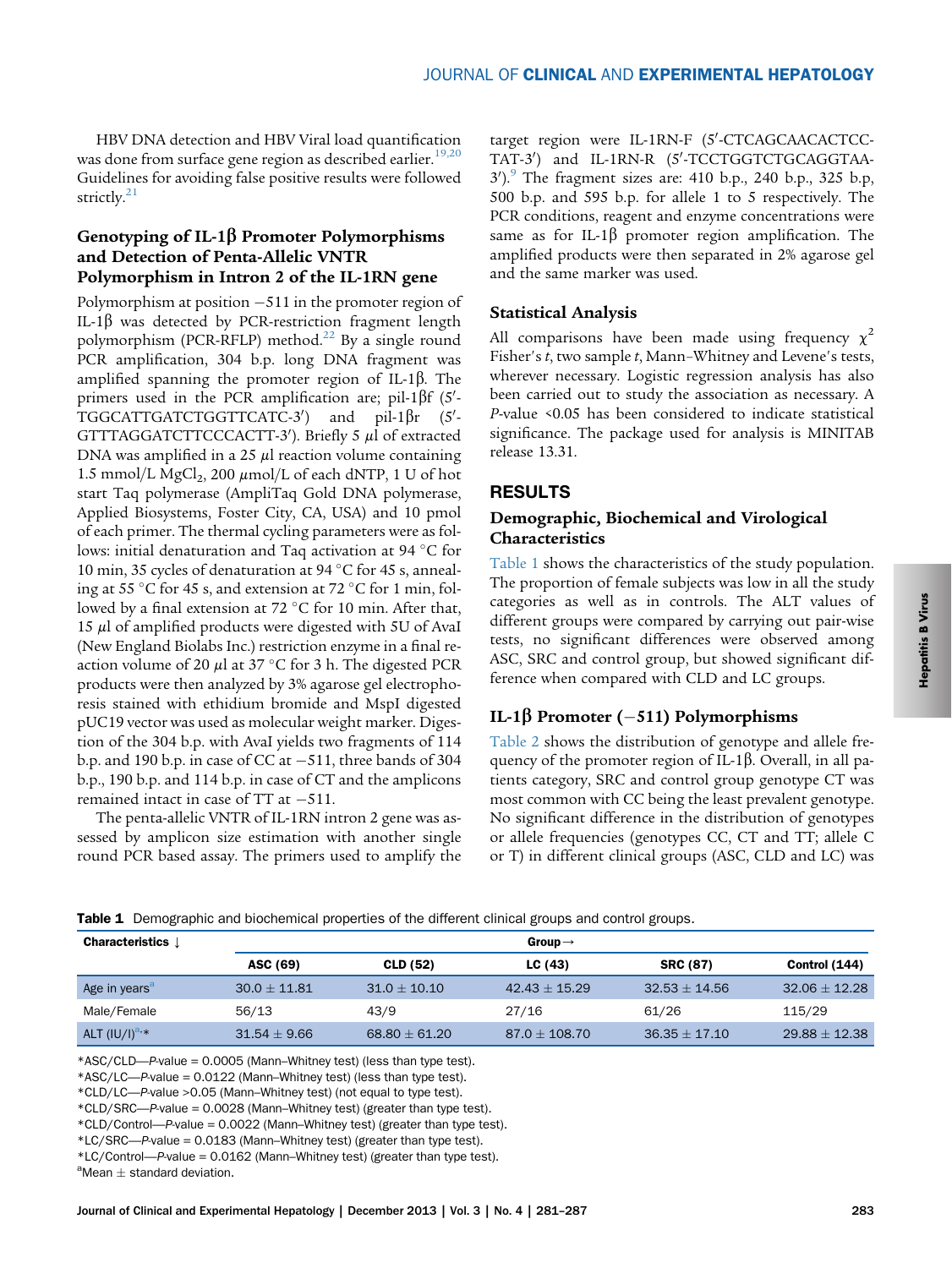| IL-1 $\beta$ (-511 promoter polymorphism) |               |           |                |                 |                |                                |  |  |
|-------------------------------------------|---------------|-----------|----------------|-----------------|----------------|--------------------------------|--|--|
| <b>Genotype frequencies</b>               | ASC (69)      | CLD (52)  | LC(43)         | <b>SRC (87)</b> | Control (144)  | P value                        |  |  |
| CC(%)                                     | 14 $(20.3)^a$ | 9(17.3)   | $3(6.9)^{a,b}$ | 15(17.2)        | $16(11.1)^{b}$ | $0.028^{\circ}, 0.036^{\circ}$ |  |  |
| CT $(\%)$                                 | 29 (42.0)     | 24 (46.2) | 22(51.2)       | 40 (46.0)       | 72 (50.0)      | <b>NS</b>                      |  |  |
| TT(%)                                     | 26(37.7)      | 19(36.5)  | 18(41.9)       | 32(36.8)        | 56 (38.9)      | <b>NS</b>                      |  |  |
| Allele frequencies                        |               |           |                |                 |                |                                |  |  |
| C(%)                                      | 57(41.3)      | 42(40.4)  | 28(32.6)       | 70 (40.2)       | 104(36.1)      | <b>NS</b>                      |  |  |
| $T(\%)$                                   | 81 (58.7)     | 62 (59.6) | 58 (67.4)      | 104 (59.8)      | 184 (63.9)     | <b>NS</b>                      |  |  |

<span id="page-3-0"></span>**Table 2** Comparison of IL-1β (—511) promoter polymorphism among different groups of clinical categories with hepatitis B infection<br>and healthy controls and healthy controls.

NS: not significant (no significant difference was observed among clinical groups and with SRC/Control).

 ${}^{a}$ P-value for comparison of IL-1 $\beta$  CC genotype frequency between ASC and LC group.

 $P$ -value for comparison of IL-1 $\beta$  CC genotype frequency between ASC and Control group.

observed by logistic regression (LR) analysis ( $P = 0.244$ ; OR = 0.78; 95% CI = 0.52–1.18). However, pair-wise comparison showed that genotype CC was in significantly higher proportion in ASC patients in comparison with LC patients ( $P = 0.028$ ) and control group ( $P = 0.036$ ). No significant differences with respect to proportions of CT and TT genotypes were observed in other different clinical categories.

When the three clinical categories i.e. ASC, CLD and LC, were considered together as HI group, and compared with SRC as well as with control group respectively, no significant differences in genotype frequencies or allele frequencies were observed.

The ALT value of CT genotype category was highest 109.0  $\pm$  130.4 IU/l, having a considerable difference with CC genotype category  $48.8 \pm 32.2$  IU/l, but statistically insignificant. The ALT value for TT genotype category was  $89.3 \pm 122.0$  IU/l.

### IL-1RN Gene Polymorphisms

Table 3 shows the distribution of IL-1RN polymorphic genotypes. In our study population we found 4 different genotypes, namely  $1/1$ ,  $1/2$ ,  $1/3$  and  $2/2$ . Genotype  $1/1$  was most common followed by 1/2 and 2/2 with 1/3 being the least. Allele 1 was most predominant and allele 3 being

the least frequent. There was no significant difference in the distribution of IL-1RN genotypes and allele frequencies among patients of ASC, CLD, LC group  $(P = 0.840;$ OR =  $1.03$ ; 95% CI = 0.78-1.36) by LR analysis, as well as SRC and control groups. However, pair-wise comparison showed that the percentage of IL-1RN genotype 1/2 was significantly lower in LC patients than in controls  $(P = 0.024)$  as well as SRC group  $(P = 0.023)$ . Genotype 2/ 2 was considerably higher in LC group than SRC as well as control group. Also when HI group was compared with SRC as well as control group separately, no significant difference was found. Notably, none of the ASC cases was of genotype 1/3.

The ALT level was considerably higher in 2/2 category  $(151.6 \pm 223.5 \text{ IU/l}),$  followed by  $1/2$  category  $(106.0 \pm 136.5 \text{ IU/l})$  in comparison with 1/1 and 1/3 category (74.5  $\pm$  75.1 IU/l and 80.7  $\pm$  18.5 IU/l), but the differences were not statistically significant.

# Differential Combination of IL-1 $\beta$  (-511) and IL-1RN Polymorphism Associated with Disease Outcome

All possible combinations of IL-1 $\beta$  (-511) and IL-1RN polymorphisms are tested to asses their combined influence on disease progression. The combination of CC-1/2

Table 3 Comparison of IL-1RN polymorphisms among different groups of clinical categories with hepatitis B infection and healthy controls.

| <b>IL-1RN polymorphisms</b> |          |           |                   |                 |               |                                    |  |
|-----------------------------|----------|-----------|-------------------|-----------------|---------------|------------------------------------|--|
| <b>Genotype frequencies</b> | ASC (69) | CLD (52)  | LC(43)            | <b>SRC (87)</b> | Control (144) | P value                            |  |
| $1/1$ (%)                   | 32(46.4) | 25(48.1)  | 23(53.5)          | 39(44.8)        | 65(45.2)      | <b>NS</b>                          |  |
| $1/2$ (%)                   | 26(37.7) | 19 (36.5) | 11 $(25.6)^{c,d}$ | 37 $(42.6)^d$   | 61 $(42.3)^c$ | $0.024^{\circ}$ 0.023 <sup>d</sup> |  |
| $2/2$ (%)                   | 11(15.9) | 4(7.7)    | 8(18.6)           | 9(10.3)         | 14(9.7)       | <b>NS</b>                          |  |
| $1/3$ (%)                   | O(0)     | 4(7.7)    | 1(2.3)            | 2(2.3)          | 4(2.8)        | ΝS                                 |  |

NS: not significant (no significant difference was observed among clinical groups and with SRC/Control).

 $P$ -value for comparison of IL-1RN  $1/2$  genotype frequency between LC and Control group.

<sup>d</sup>P-value for comparison of IL-1RN 1/2 genotype frequency between LC and SRC group.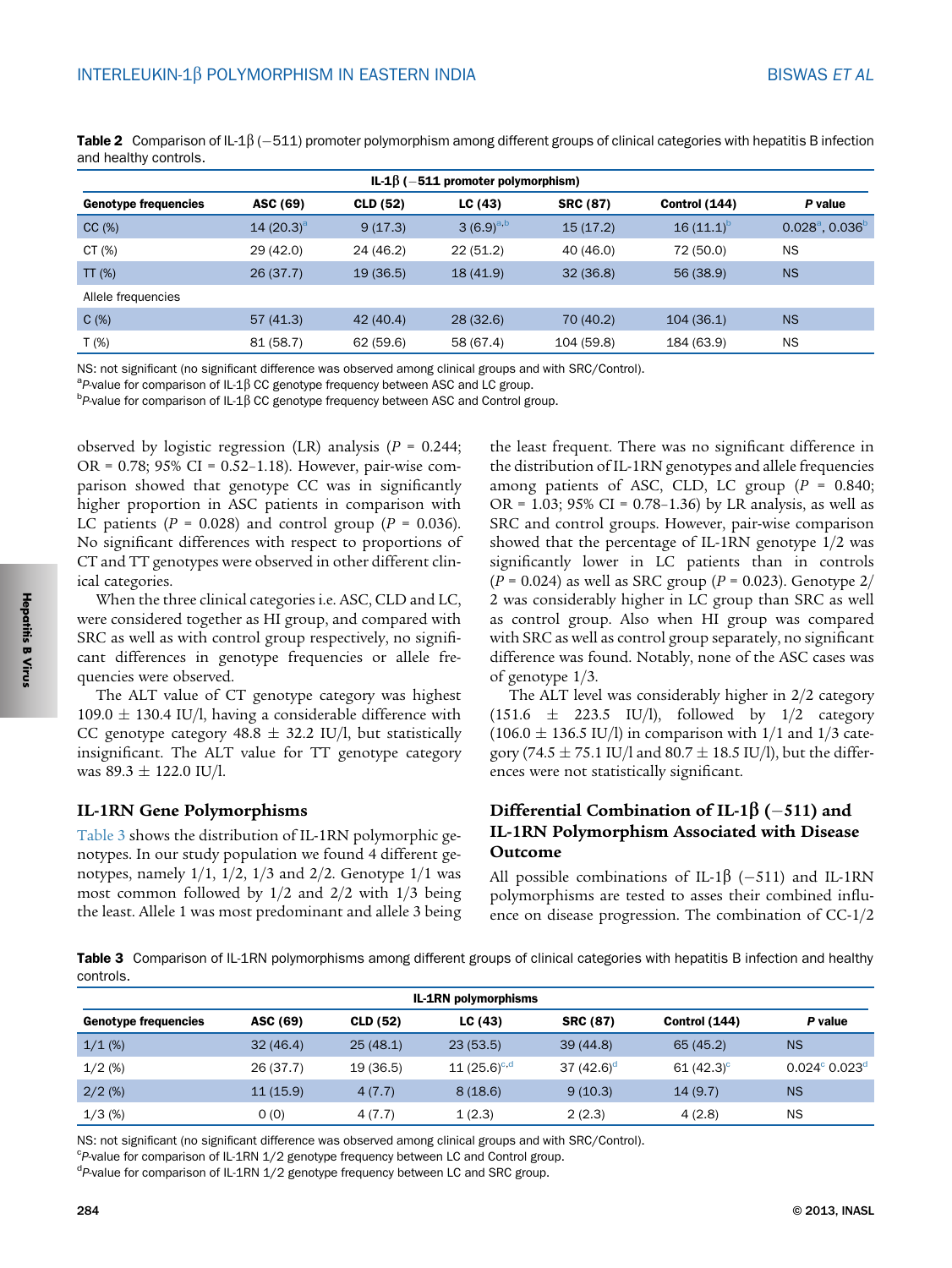was significantly higher among the ASC (8/69; 11.59%) cases than CLD (2/52; 3.85%) and LC (1/43; 2.32%) cases  $(P = 0.049$  and  $P = 0.019$  respectively). Combination of TT-1/2 was significantly higher in CLD (10/52; 19.23%) cases than among LC (3/43; 6.98%) cases ( $P = 0.034$ ). The combination of TT-2/2 was significantly associated with LC cases (6/43; 13.95%) in comparison to CLD cases (1/ 52; 1.92%) ( $P = 0.016$ ). Interestingly, when ASC and CLD cases were taken together and compared with LC, the frequency percentage of TT-2/2 was found to be significantly higher in LC cases ( $P = 0.041$ ).

### Association of IL-1 $\beta$  (–511) and IL-1RN Polymorphism with HBV DNA Status

For CC, CT and TT genotype categories the average viral load (log10 copies/ml) were found to be  $3.01 \pm 0.49$ ,  $4.21 \pm 1.59$  and  $4.79 \pm 1.84$  respectively, with significantly lower viral load in CC category than that of CT and TT  $(P = 0.036$  and 0.012 respectively) (Figure 1).

The viral load for each of the IL-1RN polymorphic genotypes namely  $1/1$ ,  $1/2$ ,  $1/3$  and  $2/2$  were  $4.49 \pm 1.83$ , 4.17  $\pm$  1.58, 5.15  $\pm$  2.73 and 3.77  $\pm$  1.32 respectively. The viral load for  $1/3$  was highest and  $2/2$  was lowest, but no significant difference was found.

# **DISCUSSION**

With the growing knowledge about the factors influencing severity of viral infections, the importance of host genetic polymorphisms became pertinent. Several studies reported that allelic variants of different cytokine genes influence the regulation of cytokine expression, which in turn affect the degree of susceptibility to various infectious diseases. $^{23}$ 



**Figure 1** Correlation between HBV viral load and IL-1 $\beta$  (-511) genotypes are presented in the figure. Boxes indicate upper and lower quartiles; horizontal lines inside boxes indicate median values.

IL-1 $\beta$  is a proinflammatory cytokine with several reports suggesting its role in tumor growth development.<sup>[24](#page-6-0)-26</sup> Also previous reports suggest that IL-1 $\beta$  may regulate the production of other cytokines such as IL-2, IL-6, and TNF- $\alpha$  that trigger the complex immunological processes to eliminate the pathogens.<sup>[11](#page-6-0)</sup> To the best of our knowledge this study is the first to illustrate the association between host genetic polymorphisms and HBV related disease complications in the Eastern Indian population, apart from few studies from Northern and Southern India.<sup>[27](#page-6-0)-29</sup>

Interestingly, the frequency of genetic markers in an ethnic population varies from the other. According to Tanaka et al (2003) the prevalence of these specific polymorphisms within certain ethnic populations indicates the influence of past selective pressures and varies in different geographic regions. $30$  In this study we included subjects from a single ethnic background. It is reported that different caste subpopulations of West Bengal (Eastern India) shares same allelic or genotypic distributions of various cytokine gene polymorphisms.<sup>[31](#page-6-0)</sup> Previous studies showed that in Eastern Indian population host genetic polymorphisms (IL-1 $\beta$ , IL-6, IL-8, TNF- $\alpha$ ), especially IL-1 $\beta$  promoter region determines the degree of susceptibility to H pylori associated duodenal ulcer,  $32,33$  which in turn confirm the importance of studying the possible effect of these polymorphisms in the context of infectious diseases.

The role of IL-1 $\beta$  promoter (–511) polymorphism in the pathogenesis of HBV infection remains controversial. Some studies showed that IL-1 $\beta$  -511 C haplotype is asso-ciated with advanced liver disease.<sup>[14,34](#page-6-0)</sup> In the present study, genotype CC was found to be higher in asymptomatic cases, no significant difference in the proportions of CT or TT genotypes in other clinical categories was observed. Interestingly, it was observed that genotype CC category was associated with significantly lower HBV titer (Figure 1) as well as with relatively low ALT. Thus, it can be stated that asymptomatic stages of HBV infection can be correlated with lower HBV viral load and low ALT, which indirectly supports the probable association of CC genotype with ASC. Additionally, no particular difference was noted at the level of viral loads among the cases with differential clinical presentations with CC genotype (viral load 2.91  $\pm$  0.89 log10 copies/ml for ASC, 3.32  $\pm$  0.21 log10 copies/ml for CLD and  $3.09 \pm 0.61$  log10 copies/ ml for LC).

It is reported that IL-1RN has been shown to inhibit the effects of IL-1 both in vivo and in vitro.<sup>[35](#page-6-0)</sup> Different IL-1RN polymorphic genotypes are associated with different rates of IL-1 inhibition and hence are associated with degree of susceptibility to individual diseases. After studying the IL-1RN gene polymorphisms in the study population, genotype 2/2 was found to be considerably higher in LC group than in control group as well as in SRC. A recent study from India reported 2/2 genotype as a potential

**Hepatitis B Virus** Hepatitis B Virus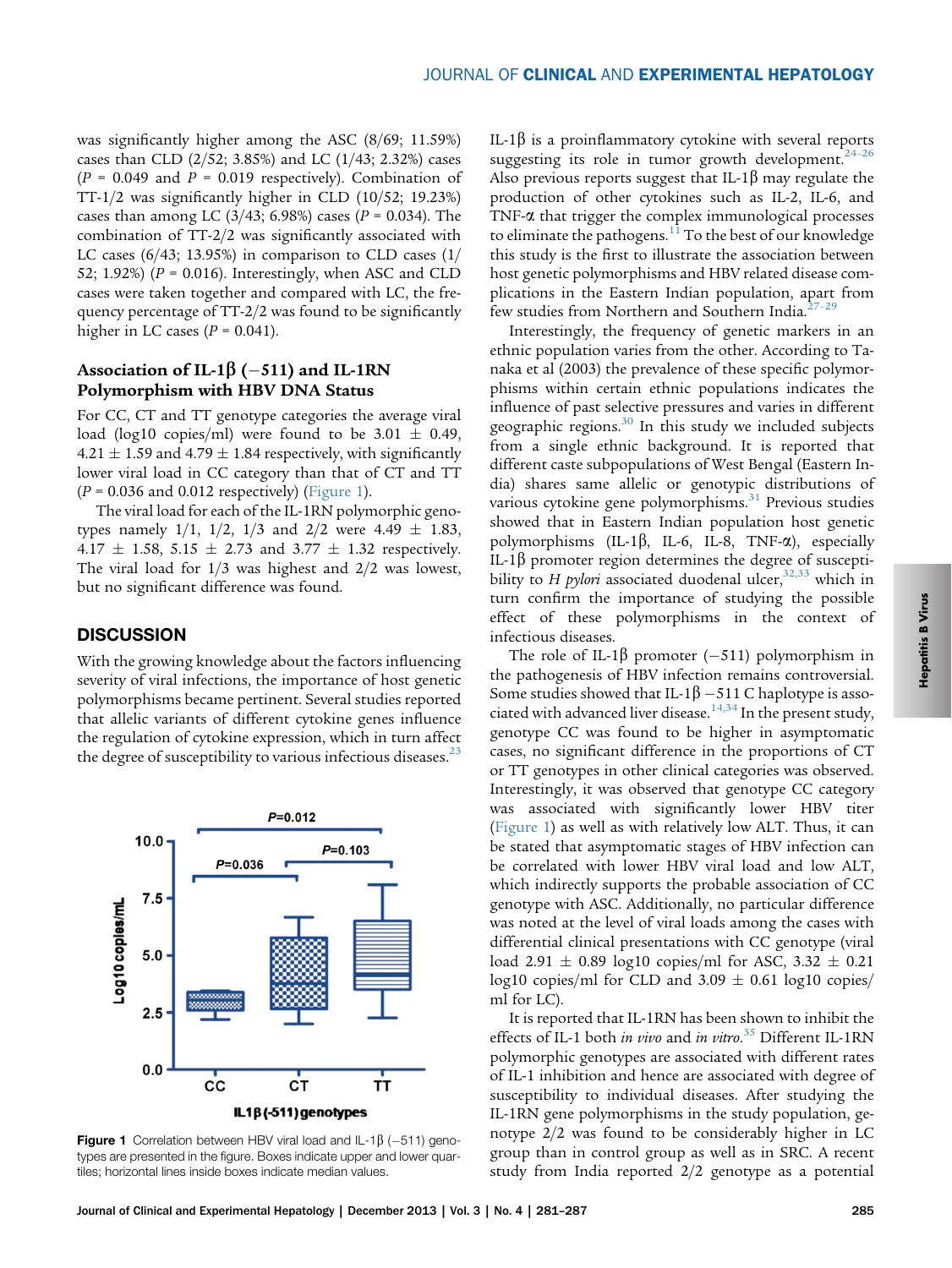<span id="page-5-0"></span>risk factor for hepatitis and subsequent cirrhosis develop-ment.<sup>[36](#page-6-0)</sup> Recently, allele 2 of IL-1RN intron 2 has been reported as a resistant marker of HBV infection, suggesting the role of IL-1 polymorphisms in the pathogenesis of developing chronic hepatitis  $B<sup>11</sup>$  $B<sup>11</sup>$  $B<sup>11</sup>$ . This allele (allele 2) is associated with enhanced IL-1 $\beta$  production *invitro* and in vivo.<sup>[37,38](#page-6-0)</sup> Also the role of heightened secretion of IL-1 $\beta$ leading to the appearance of fibrosis and ultimately the formation of tumor tissue has been suggested.<sup>11,34</sup> This hypothesis is supported by the observation that IL-1 $\beta$ level is increased in the liver surrounding the tumor tissue.<sup>[39](#page-6-0)</sup> It was observed that IL-1RN polymorphic genotype 2/2 was associated with relatively lower viral DNA level. This observation might be due to the fact that, as this genotype leads to heightened IL-1 $\beta$  productions resulting in higher immune response, which may be correlated with viral load suppression.

IL-1b promoter (-511) polymorphisms regulate IL-1b production.<sup>[40](#page-6-0)</sup> It is reported that the degree of IL-1 $\beta$ production depends on the allelic interaction between the  $-511$  and  $-31$  polymorphic sites that determines the overall strength of IL-1 $\beta$  promoter.<sup>[32](#page-6-0)</sup> Also a previous study revealed that high level of IL-1 $\beta$  in blood plasma is associated with IL-1 $\beta$  -511TT and -31CC genotype.<sup>[41](#page-6-0)</sup> According to Tanaka et al (2003) IL-1 $\beta$  –511 proinflammatory TT genotype might be a factor for higher incidence of HCV associated HCC in Japanese population.[30](#page-6-0) Another study from Eastern India showed that IL-1 $\beta$  -511TT and -31CC genotypes were significantly associated with Helicobacter pylori infected individuals with duodenal ulcer, and also stated that T/C haplotype at the IL-1 $\beta$  –511/–31 loci is mostly prevalent in Indian population. $32$  Interestingly the frequency of proinflammatory -511TT genotype is widespread in the study population (38.23%, data not shown). The higher occurrence of the said genotype in the study population might be a crucial factor that influence poorer clinical outcome. Among the 164 HBsAg positive subjects HBV genotype could be determined for 114 cases among which 61 were HBV genotype D (53.5%), 29 were of genotype A (25.4%) and 24 were of genotype C (21.1%) (data not shown). Notably, in this part of India HBV genotype A are found to be involved with advanced liver disease stages.<sup>[18](#page-6-0)</sup> Hence it will be interesting to study the coordination of -511TT genotype and HBV genotype A regulating clinical outcome. Among the HBV carriers, genotype 2/2 of IL-1RN was highly associated with IL-1 $\beta$  –511TT genotype (47.83%, data not shown) and it will be interesting to follow up the patients bearing this genotypic combination (TT-2/2) to asses their clinical progression. In this study also, the combination of TT-2/2 was found to be associated with advanced liver disease (LC) state, which further confirms the importance of the said genotypic combination determining the disease status in the study population. Also it can be hy-

pothesized that proinflammatory TT genotype with favorable allelic combination (position IL-1 $\beta$  –31 and genotype 2/2 of IL-1RN) that up regulates expression of IL-1 $\beta$  and results in higher immune response might be among the important factors contributing towards the evolution of wide range of molecular variants of HBV circulating among Eastern Indian population.<sup>[17,42](#page-6-0)</sup>

One limitation of the present study is that, we could not eliminate the potential confounding effects of IL-1 $\beta$  –31 polymorphism, which could not be determined. However, it should be mentioned that the degree of gene expression is organ and tissue specific. Hence an assessment of IL-1 $\beta$ level in the liver tissue is needed for better understanding of the functional study of liver pathogenesis by HBV. Additionally, this study was done with relatively lower sample size in some clinical groups and thus in future similar studies with larger study population should be done to get a more clear idea about the overall scenario.

Overall this study indicates that IL-1 $\beta$  gene polymorphisms are associated with the clinical outcomes of HBV infections in Eastern Indian population. The genotype of IL-1 $\beta$  and IL-1RN can be used as a marker for better monitoring of patients who are at higher risk of developing advanced liver diseases. Studying the correlation between host genetic makeup and immune response in relation to viral variants will certainly help to develop appropriate strategies for controlling viral hepatitis in near future.

### CONFLICTS OF INTEREST

All authors have none to declare.

### ACKNOWLEDGMENTS

Indian Council of Medical Research (ICMR), New Delhi, funded the work for Rajesh Panigrahi (Senior Research Fellow), and Avik Biswas (Senior Research Fellow) received fellowship from Council of Scientific and Industrial Research (CSIR). We also thank Sri Tapan Chakraborty and Sri Srikanta Deb for excellent technical assistance.

### **REFERENCES**

- 1. [Lok ASF, Mcmahon BJ. Chronic hepatitis B: update 2009.](http://refhub.elsevier.com/S0973-6883(13)00649-X/sref1) Hepatology[. 2009;50\(3\):661](http://refhub.elsevier.com/S0973-6883(13)00649-X/sref1)–662.
- 2. [Schaefer S. Hepatitis B virus: signi](http://refhub.elsevier.com/S0973-6883(13)00649-X/sref2)ficance of genotypes. J Viral Hepat[. 2005;12:111](http://refhub.elsevier.com/S0973-6883(13)00649-X/sref2)–124.
- 3. Norder H, Couroucé AM, Magnius LO. Complete genomes, phyloge[netic relatedness, and structural proteins of six strains of the hep](http://refhub.elsevier.com/S0973-6883(13)00649-X/sref3)[atitis B virus, four of which represent two new genotypes.](http://refhub.elsevier.com/S0973-6883(13)00649-X/sref3) Virology. [1994;198:489](http://refhub.elsevier.com/S0973-6883(13)00649-X/sref3)–503.
- 4. [Blumberg BS, Alter HJ, Visnich S. A](http://refhub.elsevier.com/S0973-6883(13)00649-X/sref4) "new" antigen in leukemia sera. JAMA[. 1965;191:541](http://refhub.elsevier.com/S0973-6883(13)00649-X/sref4)–546.
- 5. [Okochi K, Murakami S. Observation on Australia antigen in Japa](http://refhub.elsevier.com/S0973-6883(13)00649-X/sref5)nese. Vox Sang[. 1968;15:374](http://refhub.elsevier.com/S0973-6883(13)00649-X/sref5)–385.
- 6. [Dane DS, Cameron CH, Briggs M. Virus like particles in serum of](http://refhub.elsevier.com/S0973-6883(13)00649-X/sref6) [patients with Australia-antigen-associated hepatitis.](http://refhub.elsevier.com/S0973-6883(13)00649-X/sref6) Lancet. [1970;1\(7649\):695](http://refhub.elsevier.com/S0973-6883(13)00649-X/sref6)–698.